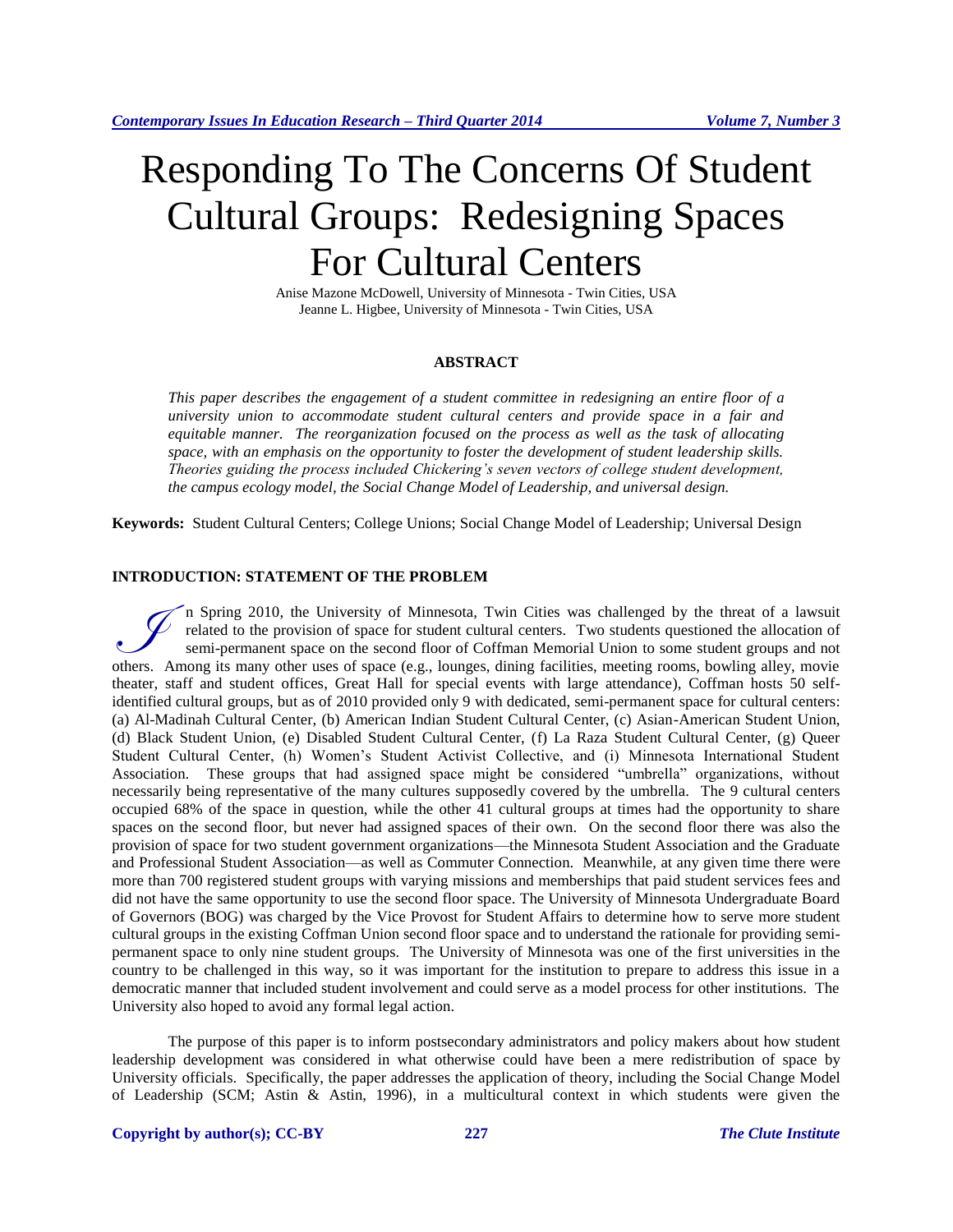responsibility to determine a fair and equitable reallocation of the space available. Successful application of SCM can prevent acrimonious and divisive disputes among those defending the principles and practices of multiculturalism and social justice. The paper also discusses the implementation of universal design to ensure inclusion.

# **THE ROLE OF CULTURAL CENTERS**

The roles of cultural centers are similar in nature across centers; they serve as a home-away-from-home and are considered safe spaces. Yet they also serve unique purposes for different cultures. Certain cultural centers were born out of protests in the 1960s. "The cultural center was to be the place where attitudes, values, knowledge, and skills could be compared, debated, and shared" (Patton, 2006, p. 628). Native American cultural centers are important for their students because they provide a place where students can practice their traditions, such as drumming and smudging. Muslim cultural centers are a place where students, faculty, and staff may go to pray and build community. This particular cultural community includes people from all over the world, with religion being a common denominator. Similarly, in Latino cultural centers both language and religion bring students together. On many campuses the Queer Student Cultural Center was formed as a safe space for gay, lesbian, bisexual, and transgender students.

Patton (2010) asserted that the physical structure and location of a cultural center at a predominantly White institution (PWI) has an effect on its ability to serve students and provide an inclusive environment. When cultural centers have a central location they can attract and serve more students. The University of Minnesota, Twin Cities' provision of space for student cultural centers on the second floor of Coffman Memorial Union reflects its commitment to making the centers visible and accessible. Coffman is located on the University's East Bank Campus between the Mississippi River and Washington Avenue—a main thoroughfare for the campus—with easy access to buses and the new light rail. It also exemplifies the notion of home-away-from-home. Porter Butts (1928), who is considered the father of the college union movement, coined the term *living room* to express the function of college unions. Butts served as the first director of the Memorial Union at the University of Wisconsin-Madison, which was built during the same era as the Coffman Memorial Union. Thus, the notion of the college or university union as a welcoming space in which students can relax, engage in social interaction, and feel welcomed as they would in their own homes extends back to the early years of the "college union idea" (Butts et al., 2012). Situating student cultural centers within this context is consistent with the role of the centers and contributed to the decision that student leaders representing the different cultural centers be involved in designing their own "living rooms."

# **THEORETICAL FRAMEWORKS**

The theoretical foundations for this project included Chickering's (1969; Chickering & Reisser, 1993) seven vectors of college student development, the campus ecology model (Banning, 1978; Banning & Kaiser, 1974), universal design (UD; The Center for Universal Design, 1997), and SCM. While SCM was used to guide student involvement in the project, the other three theories were also influential in the participatory planning process and in the completion of the architectural phases of the project.

### **Chickering's Seven Vectors of College Student Development**

Chickering (1969; Chickering & Reisser, 1993) emphasized the importance of developing interpersonal competence and recognizing interdependence as a reality of everyday life. His seven vectors of college student development include achieving competence, managing emotions, becoming autonomous, establishing identity, freeing interpersonal relationships, clarifying purpose, and developing integrity. Decades ago Chickering's theory was used as the foundation of a study on the development of leadership skills among students serving on union boards (Higbee, 1981).

For students to be effective members of the Second Floor Advisory Committee (SFAC), which served as the decision-making body for the project, they had to understand themselves first and be able to accept and trust others in order to realize the goals of the committee. Chickering used the term *vector* rather than *stage* to indicate that growth does not always involve a linear progression. Students sometimes have to reconsider how they perceive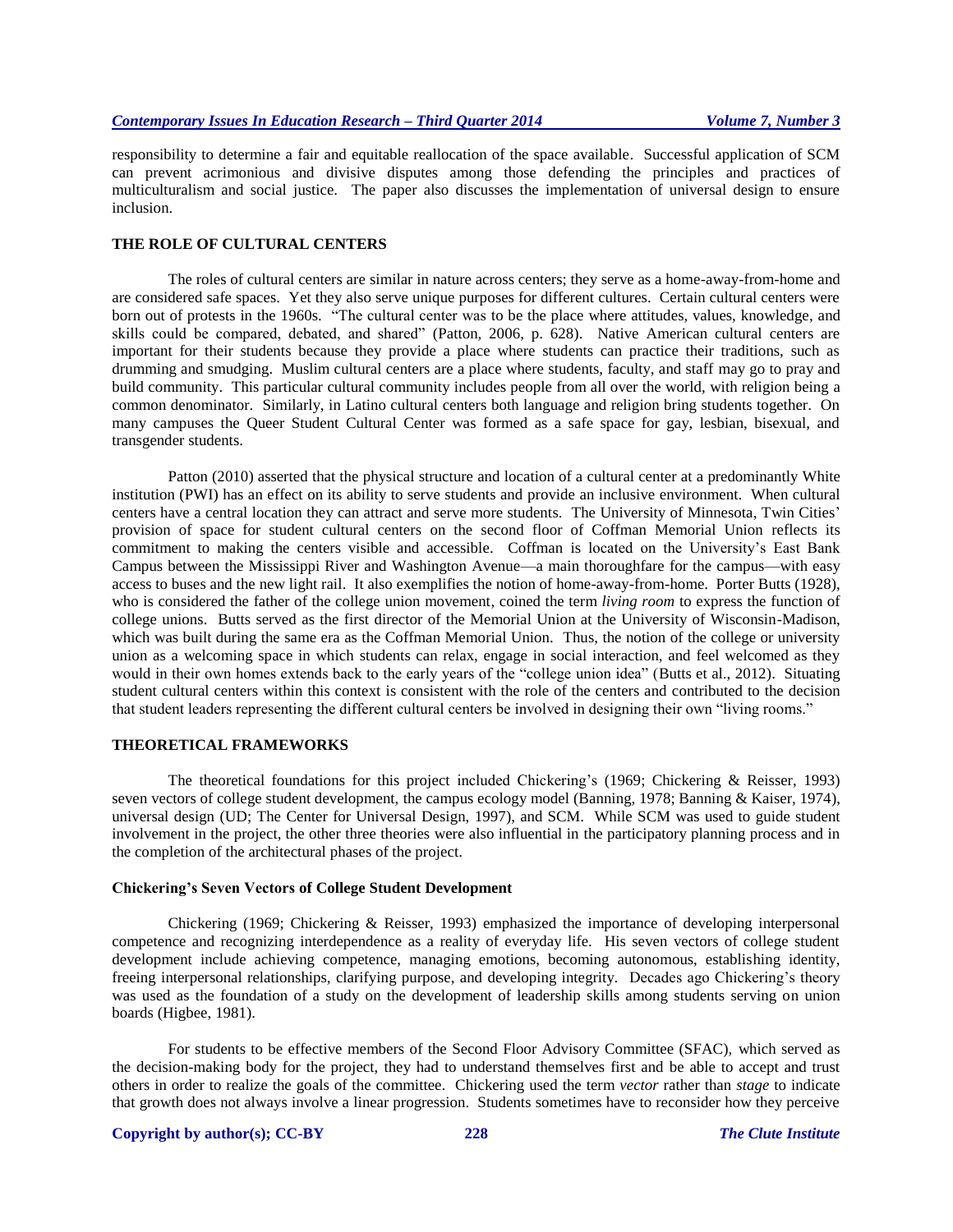themselves and others as they engage in new relationships and gain new perspectives. They also must learn to stand up for their beliefs in the face of controversy and resistance. Chickering's conceptualization of *integrity* focuses on congruence between values and actions. Involvement in the SFAC provided a challenging context for growth for student participants. Chickering's work served as a reminder to staff facilitating the process to consider where students were in their individual development and how their evolution through Chickering's seven vectors might influence their behavior at any given time.

## **Campus Ecology Model**

The campus ecology model (Banning, 1978; Banning & Kaiser, 1974) also guided this project. The model assumes that not only does the college environment have an impact on students, but that students also have an impact on the institution and its environs. This model addresses this transactional relationship. Banning (1978) proposed that the model could be useful in designing learning spaces. More than 2 decades later, Strange and Banning (2001) developed four goals for the design of learning spaces: inclusion, safety, involvement, and community building. According to Evans, Forney, Guido, Patton, and Renn (2010), Strange and Banning proposed:

*that these goals are enacted through physical, human aggregate, organizational, and constructed components of campus milieu. . . . Strange and Banning thus attended to the natural and human-built environments of campus geography and architecture, peer and other group interactions, structural aspects of the organization (such as administration, policy, and campus culture), and the ways individuals perceive, or construct, their environments.*  (pp. 170-171).

Thus, this theory seemed to provide a very appropriate model for the redesign of the Coffman Union's second floor.

Research supports that the decision-making process can promote learning and development (Kinzie & Mulholland, 2008). University of Minnesota Student Unions and Activities (SUA) staff wanted to ensure that engaged participation in the redesign of the second floor would facilitate the development of student leadership and collaborative work skills. The goal of involvement within the campus ecology model provides a framework for participatory planning, which contributes to individual, group, and societal success (Smith, 1973). These values are also congruent with SCM's goals to enhance student learning and development and to foster individual development within a group collaborative process (Astin & Astin, 1996).

When planning projects the participants often tend to focus on the outcome or goal, whereas in participatory planning the process itself is very important (Smith, 1973). "The fundamental legitimacy of participatory planning is based on plans and programs being endorsed, supported, and created by recipients" (Smith, 1973, p. 280), which is consistent with the campus ecology model's goal of building community. Clearly, acceptance of the outcome of the Coffman second floor redesign by various University constituent groups was vital, so student involvement as well as community building both within and between cultural groups were crucial in the redesign process.

Facilitators of the redesign project included student development practitioners and design professionals. These individuals, who perceived their role as "coaches," had to consider how students relate to space, environment, and people from their diverse perspectives. It was unlikely that there would be complete agreement about the reallocation and redesign of the Coffman Union second floor space for the cultural centers, so the goal was consensus. When students felt heard they were satisfied—even when the outcome was not in their favor.

#### **Social Change Model of Leadership**

In 1993 the University of California-Los Angeles' Higher Education Research Institute received a federal grant for development of a leadership program for undergraduates. The working ensemble had 15 members, led by Helen and Alexander Astin, and included other faculty, student affairs personnel, and graduate students (Astin & Astin, 1996). The resulting model, SCM, is focused on building effective leaders and is widely used in student leadership programs at colleges and universities in the U.S. (Buschlen & Dvorak, 2011; Dugan, 2006a, Dugan,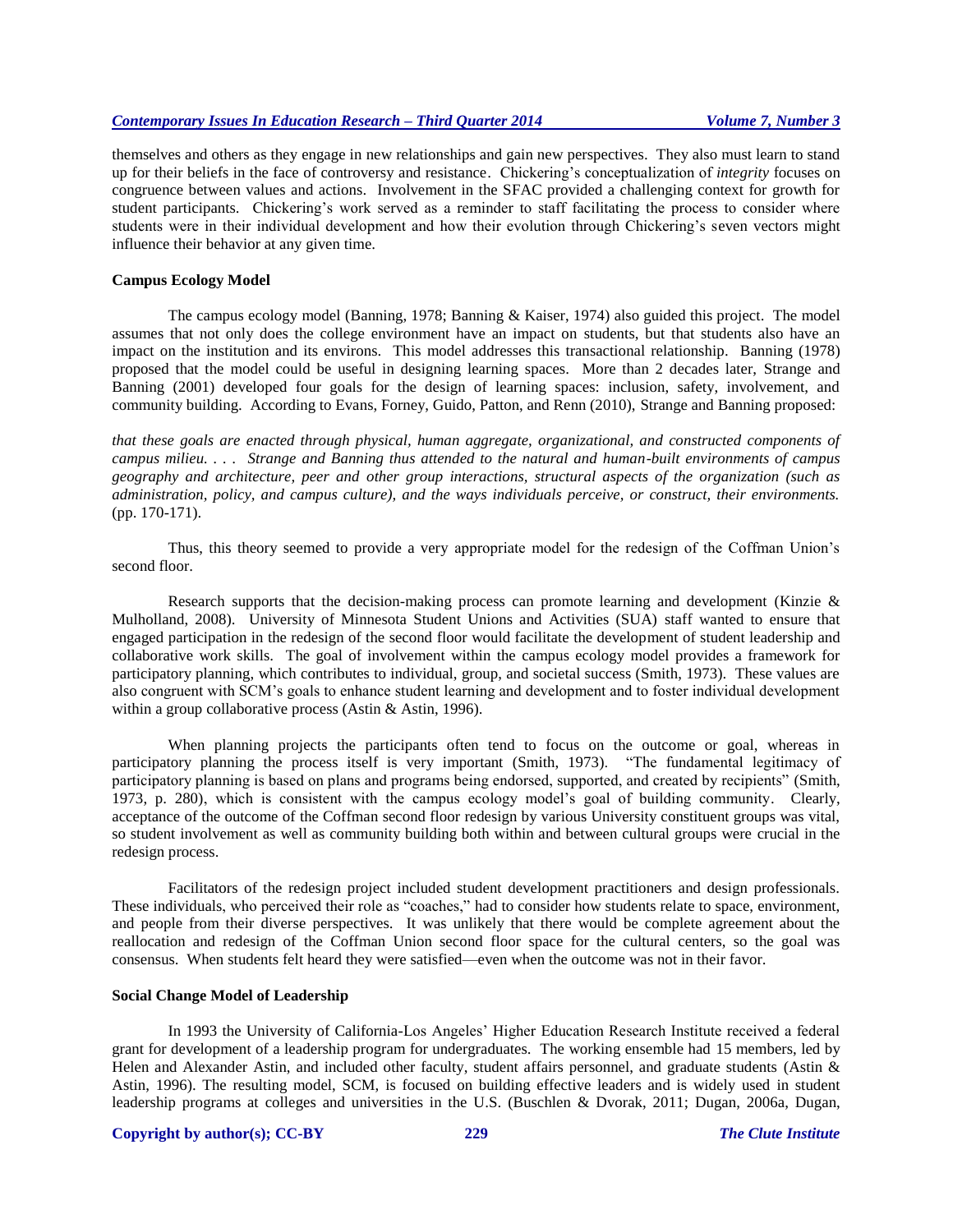2006b; Dugan & Komives, 2007, 2010). It is a values-based model that promotes social change. The model's goals involve enhancing student learning and development within the context of serving as individual members of a group working collaboratively to accomplish a task. In addition, the model considers the relationship of these endeavors to the community or society as a whole. In the case of the Coffman Union second floor redesign, consideration of the University community as a whole was an important factor.

SCM is inclusive of all leaders, positional and non-positional. Leadership should be considered a process rather than a position or title (Astin & Astin, 1996). SCM examines the seven Cs of leadership development: consciousness of self, congruence, commitment, common purpose, collaboration, controversy with civility, and citizenship. The hub of the seven Cs is change (Astin & Astin, 2010).SCM also encourages students to reflect on their individual growth as members of the group and the development of the group as a whole and its role in facilitating social change. Although this paper focuses more on the application of SCM than on Chickering's seven vectors or the campus ecology model, it is impossible to differentiate among the influences of these theoretical perspectives that span more than 3 decades and have intertwined values and goals.

#### **Universal Design**

Universal design (UD; The Center for Universal Design, 1997) and its applications to teaching and learning were integral to the physical redesign aspect of this process. UD is an architectural concept that was first proposed by Ronald L. Mace as a proactive way to ensure inclusion following the passage of the Americans with Disabilities Act of 1990 (The Center for Universal Design, 1997). UD considers the needs of all potential users of a space in the design process. Features such as curb cuts and automatic door openers—initially designed to accommodate people with disabilities—are used by everyone. The guiding principles of UD include (a) "equitable use," (b) "flexibility in use," (c) "simple and intuitive use," (d) "perceptible information," (e) "tolerance for error," (f) "low physical effort," and (g) "size and space for approach and use" (The Center for Universal Design, 1997).

Universal instructional design (UID; Higbee & Goff, 2008; Silver, Bourke, & Strehorn, 1998) provided an additional theoretical framework to guide this project because of the need to ensure social inclusion and not just physical inclusion as reflected in the architectural model of UD. Just as an architect might consider all the potential users of a building, educators must consider all the potential participants in a course, program, or activity, and develop a plan that is respectful of differences in culture, language, religion, gender, orientation, age, ability, and so on. Recent work has applied UID more specifically to multicultural contexts (Higbee & Goff, 2013; Higbee, Goff, & Schultz, 2012; Higbee, Schultz, & Goff, 2010).

#### **BACKGROUND**

The BOG did extensive research and benchmarked how 38 other universities that are similar to the University of Minnesota accommodate their student groups (University of Minnesota Student Unions & Activities, 2013). The BOG then formed an ad hoc committee including affected groups, conducted a survey of all registered student organizations, did site visits to other universities, and held open meetings to seek further input from students. The BOG's results found that most other universities provide space for cultural centers, resource centers, and student government, and that funding was provided by student services fees, Coke grants, multicultural grants, student government grants, and fundraising. In their final recommendation that was forwarded to the Vice Provost, the BOG recommended that 68% of the space on the second floor be allocated to student cultural centers, 20% to common space for all student groups to use, 8% for undergraduate and graduate student government, and 4% to be made available for use by the student group that serves commuter students.

#### **FORMATION OF THE SECOND FLOOR ADVISORY COMMITTEE (SFAC)**

The student cultural centers were suspicious about the process and thought their voices were not being heard. They were concerned because they believed that they had no representation on the BOG and that the people bringing the initial complaint were a part of the board. They wanted to call for a halt to the process. They formed the Cultural Center Coalition to address their concerns. As a response to this group, in October 2011 the Second Floor Advisory Committee (SFAC) was formed.

#### **Copyright by author(s)[; CC-BY](http://creativecommons.org/licenses/by/3.0/) 230** *[The Clute Institute](http://www.cluteinstitute.com/)*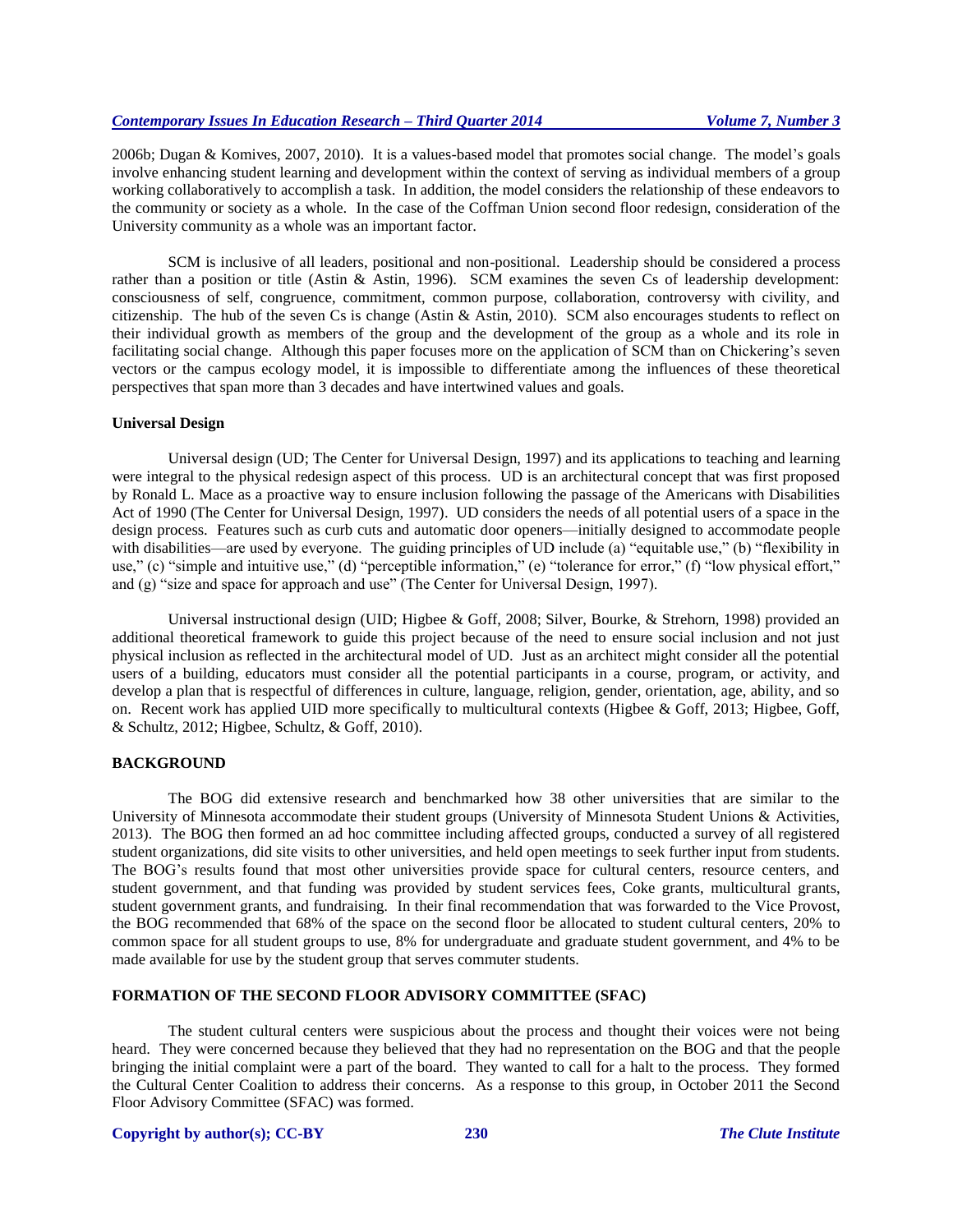The SFAC was made up of student representatives from the BOG, the cultural centers, groups that would either be losing space or would not have space according to the BOG's plan for the division of the space, undergraduate and graduate student government, Commuter Connection, and the Student Emergency Loan Fund. Staff facilitators included co-advisors from the Office for Equity and Diversity, and one each from SUA and the Office of Student Affairs, for a total of 21 members and 6 alternates (University of Minnesota Student Unions & Activities, 2013). The BOG representative served as the SFAC chair. Most SFAC members were student organization leaders, but their leadership skills did not necessarily align with the task upon which they were embarking.

## **THE ROLE OF SCM IN THE COMMITTEE PROCESS**

SCM (Astin & Astin, 2010) provided the structure for the work of the SFAC. The first time the SFAC met it reviewed the history of the second floor of Coffman Union. The BOG chair gave the members of the SFAC their charge. The group consisted of students representing different cultures and interests. Most of them appeared to know one another—some more than others. There was a bit of skepticism about the work upon which they were about to embark, but for the most part they were all eager to serve on the committee to ensure that all students' voices were heard and that the process was fully understood. They had worked long and hard to get to this decisionmaking table and they were excited about the possibilities of taking a leadership role on this committee. Students took time to introduce themselves and to talk about their cultural centers and the central missions for their organizations. At the end of the first meeting, the skeptics became the optimists.

The first order of business was to establish the ground rules for how the group was to work together—the norms for collaboration. The facilitators shared Garmston and Wellman's (2013) seven norms for collaboration: pausing, paraphrasing, probing, putting forth ideas, paying attention to self and others, presuming positive presuppositions, and pursuing a balance between advocacy and inquiry, all of which fit neatly within the framework of SCM.

Based on these norms, the members of the SFAC agreed on the following ground rules:

- be prepared
- inclusiveness back to your communities
- be open
- safe space for constructive criticism
- no hidden agendas
- equitable voices
- communication
- no judging
- check bias
- be aware of progress
- no rehashing the past
- stay on point
- be on time
- inclusive of every one's voice
- be encouraging
- be patient
- honesty

They continued to enforce these guidelines throughout the process.

#### **Goal Setting and Timeline**

It was important to lay out the details on the goal-setting and agenda-setting process. The first thing the SFAC asked was: "Where do we want to be when we are done?" The next step was to set up a timeline with some

#### **Copyright by author(s)[; CC-BY](http://creativecommons.org/licenses/by/3.0/) 231** *[The Clute Institute](http://www.cluteinstitute.com/)*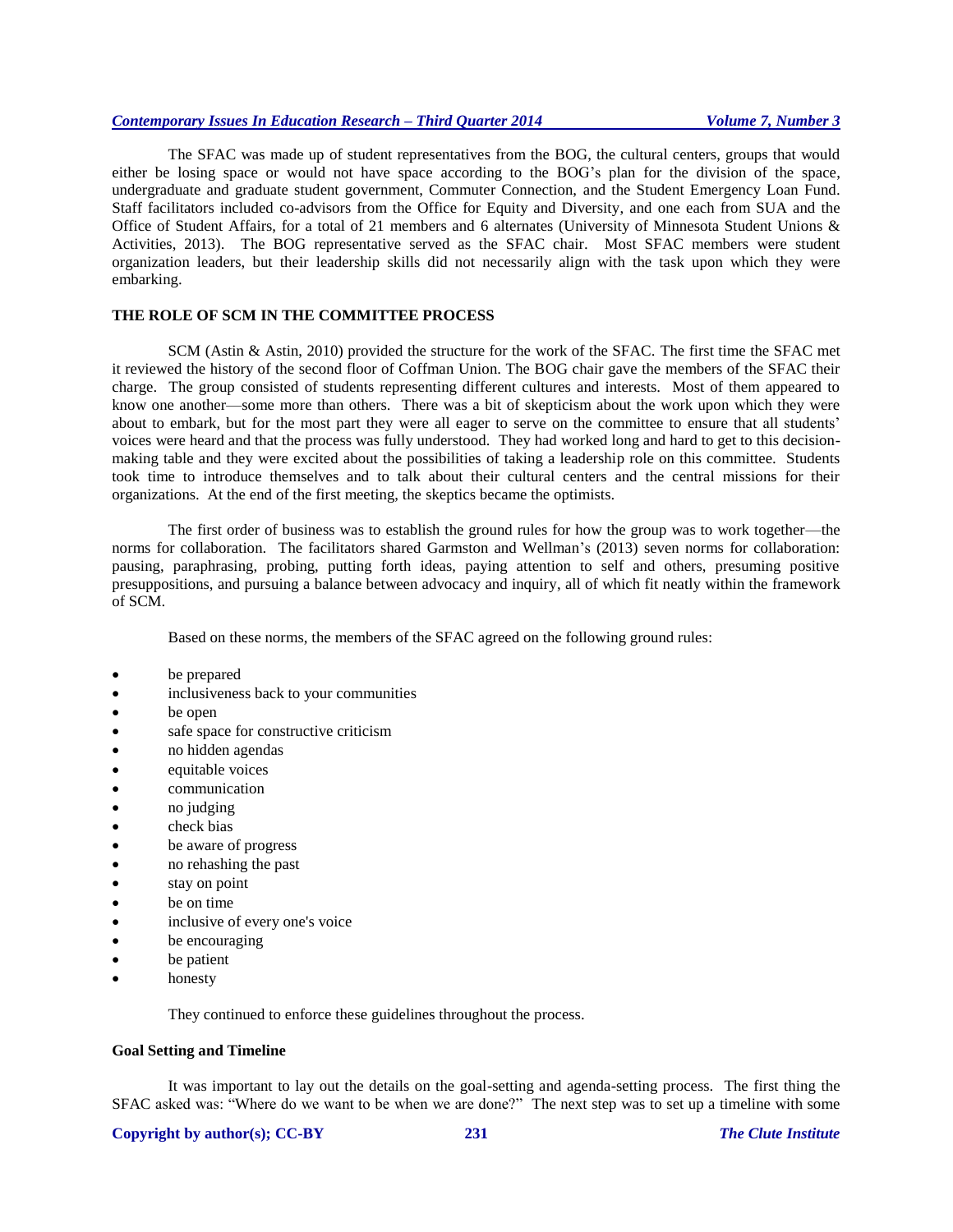signposts to help inform the members of the group that they were moving in the right direction. The timeline had to include strict deadlines, but also needed to be flexible enough to leave room for unexpected challenges. In the beginning the unforeseen issues were related to individuals' self-awareness and their biases. Each time the SFAC met it had a clearly defined agenda and goals; the group needed to achieve its short-term goals in order to accomplish the long-term goal of redesigning the second floor to be ready by the beginning of the 2013-2014 academic year. It was also very important to post all the information about the committee and its timeline for everyone to access (University of Minnesota Student Unions & Activities Board of Governors, 2013). Although relatively few people accessed it, the existence of a Web page dedicated to the status of the second floor redesign seemed to calm the fears of student cultural group members about this transformation. Transparency was vital to the process.

## **Shift From Focus on the Individual to Concern for the Group and Larger Community**

In the beginning of the process some of the student representatives were concerned with how they were perceived by their peers and made statements like, "They're going to be mad at me if I say this . . . ." It became important to direct their energy away from thinking about who was going to like or not like them, toward thinking about what is important to the student cultural centers and all students at the University. Meanwhile, between meetings it was not unusual for individual student representatives to meet with staff facilitators to discuss their concerns about not making the wrong decision on behalf of their respective student organizations.

After the students became knowledgeable about SCM, they started to examine their self-identities within the context of the SFAC, and after a couple of months were able to move on to working as productive group members. At that point they became concerned with questions about what aspects that are unique to their individual centers must remain intact throughout the renovation. Beyond considering how they could accommodate the cultural center they represented, they began to think about the redesign of the entire second floor and how to make it work for *all students*. The SFAC also had to think about who might be attending the University of Minnesota in the next 5, 10, or 15 years and using the space.

To establish a starting point, the SFAC began by reviewing the results of the BOG survey administered in 2010 to all of the more than 700 registered student groups on campus. The results provided information about what the student groups perceived they needed for the future and how they were currently using the second floor of Coffman. The SFAC decided to retool the survey to send out to all the officers of each student group to gather similar information in 2011, and devoted approximately 3 hours to discussing 12 survey questions because there was such robust conversation about each item. The committee continued to struggle with issues of trust; therefore, it took longer to accomplish each task because the committee had to slow down enough to ease fears. The students were still working on their individual development as members of the group as they progressed toward coalescing as a cohesive group so that they could envision a design that would accommodate all students and benefit the institution as a whole. From the very beginning the process reflected the three levels identified in SCM: the individual, the group, and the community.

#### **Facilitating Development of Student Leadership Skills**

SCM provided an appropriate theoretical framework to guide this process because the students became engaged in learning about how to lead effectively. As individuals they became more confident and worked on being intentional in building their leadership skills, they recognized the need to balance their own values and individual interests with those of others while working as part of this group.

Thus, the members of the SFAC came together around the common goal of creating a reorganization of Coffman Union's second floor that will strengthen community and will be inclusive of *all* students' needs. It was a long journey to get to the final recommendation to the BOG, but the committee was successful. Of the students who started with the SFAC, 90% stayed with the project to its completion. Everyone who started was there because of being passionate about the redesign issue. Initially some were passionate about being included in the decisionmaking process while others were passionate about halting the redesign. However, after establishing clear goals and assuring one another that they were all there for positive change, they had been able to move forward and function as a group focused on the best interests of the University community as a whole.

#### **Copyright by author(s)[; CC-BY](http://creativecommons.org/licenses/by/3.0/) 232** *[The Clute Institute](http://www.cluteinstitute.com/)*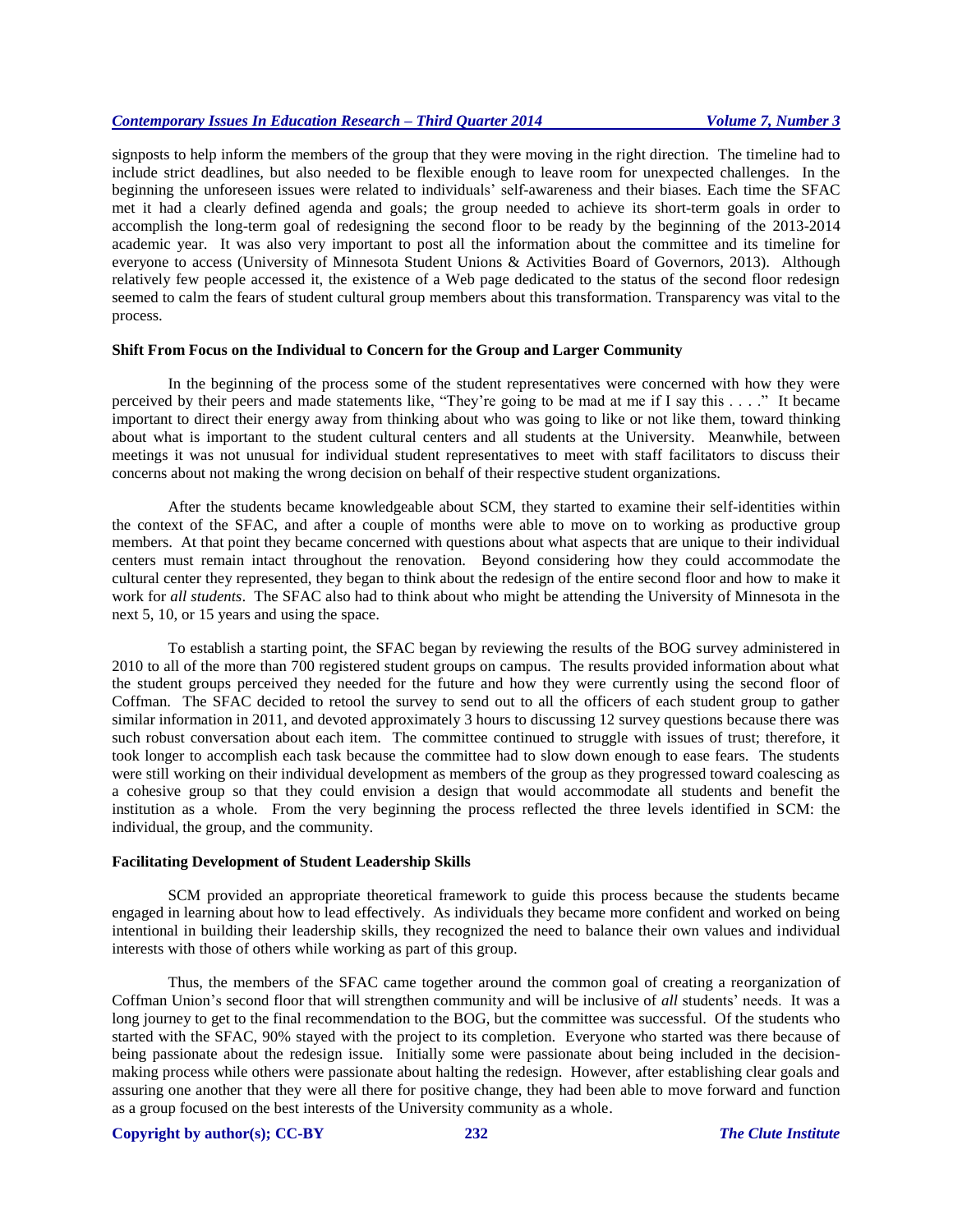# **THE APPLICATION OF UNIVERSAL DESIGN IN DECISION MAKING**

The SFAC had to consider both the social and physical needs of the student cultural groups. Universal design was applied from the beginning of the process. All meetings were scheduled when convenient for the SFAC members and held in the Coffman Boardroom, which provided an accessible and welcoming environment; students were familiar and comfortable with the space. Given the early morning start time and the 3- to 4-hour length of the meetings, appropriate breaks and refreshments were provided.

Presentations and agendas were sent out in advance so that those using alternate formats to access these documents would have the opportunity to do so before the meeting. To ensure inclusion for an SFAC member who is blind, everyone adopted the practices of eliminating side conversations and saying their name before they spoke practices from which all can benefit. Presenters had to be very descriptive when they were explaining a slide or an object or a floor plan, leading to enhanced understanding for all members of the group.

Later in the process the weekly meetings moved to the designers' studio. Students worked in small groups using manipulatives to consider how the spacious second floor would be divided. Initially the focus was on the location of walls and doors; later the students were involved in the selection of furniture and its placement. Different types and heights of seating and work surfaces are provided, as well as flexibility in the arrangement of conversation groupings of lounge furniture.

Throughout this process the students and professional designers concentrated on ensuring that all spaces would be navigable and free of clutter. Everyone agreed that flexibility and visibility are vital. All entranceways have large double doors that can remain open wide when cultural center spaces are in use. Multiple methods are used to communicate layout, pathways, and individual cultural center and office entrances. For example, stripes in the carpeting assist in navigation and provide visual cues for cultural center entrances. Signage is provided in multiple formats, including Braille. All areas are well lit.

# **CONSIDERING MULTICULTURAL PERSPECTIVES**

Multicultural perspectives and facets of social identity (e.g., race and ethnicity, disability, gender and gender identity, religion and spiritual beliefs, socioeconomic differences), and social justice considerations of power and privilege informed this entire project. Among SFAC members there were differences in sense of time and belief systems, and at times it was difficult to achieve a delicate balance that was respectful of all group members. For example, for purposes of time it was sometimes necessary to cut off speakers, when in their culture they would be allowed to speak until they are finished. Members of the committee who were not aware of this cultural nuance could be misinterpreted and their SFAC peers could be offended. SFAC members learned to communicate openly and honestly about what they meant or how they felt. This was a learning process for all. SFAC members' commitment to social justice was evident throughout the process. In the boardroom, where the weekly meetings were held, the playing field was leveled.

Later cultural beliefs and customs were also taken into consideration when assigning and designing the space for each cultural center. For example, additional soundproofing was installed for the American Indian Student Cultural Center to accommodate drumming. The new Al-Madinah Cultural Center is located in a space that provides privacy for prayer. The location of the Queer Student Cultural Center supports the anonymity of members of the community. There was a long discussion about the proximity and adjacency of centers for ease of collaboration among some cultural groups as well as separation of spaces for cultural groups that were worlds apart ideologically. The SFAC decided on an arrangement that was respectful of these beliefs and considered the emotional comfort of group members.

#### **CONCLUSION**

The second floor of Coffman Memorial Union now includes beautiful open lounge and study areas that serve all students as well as dedicated spaces for cultural groups and student government organizations. There are booths where students can sit and eat their lunches. There is a resource center that includes computer stations and

#### **Copyright by author(s)[; CC-BY](http://creativecommons.org/licenses/by/3.0/) 233** *[The Clute Institute](http://www.cluteinstitute.com/)*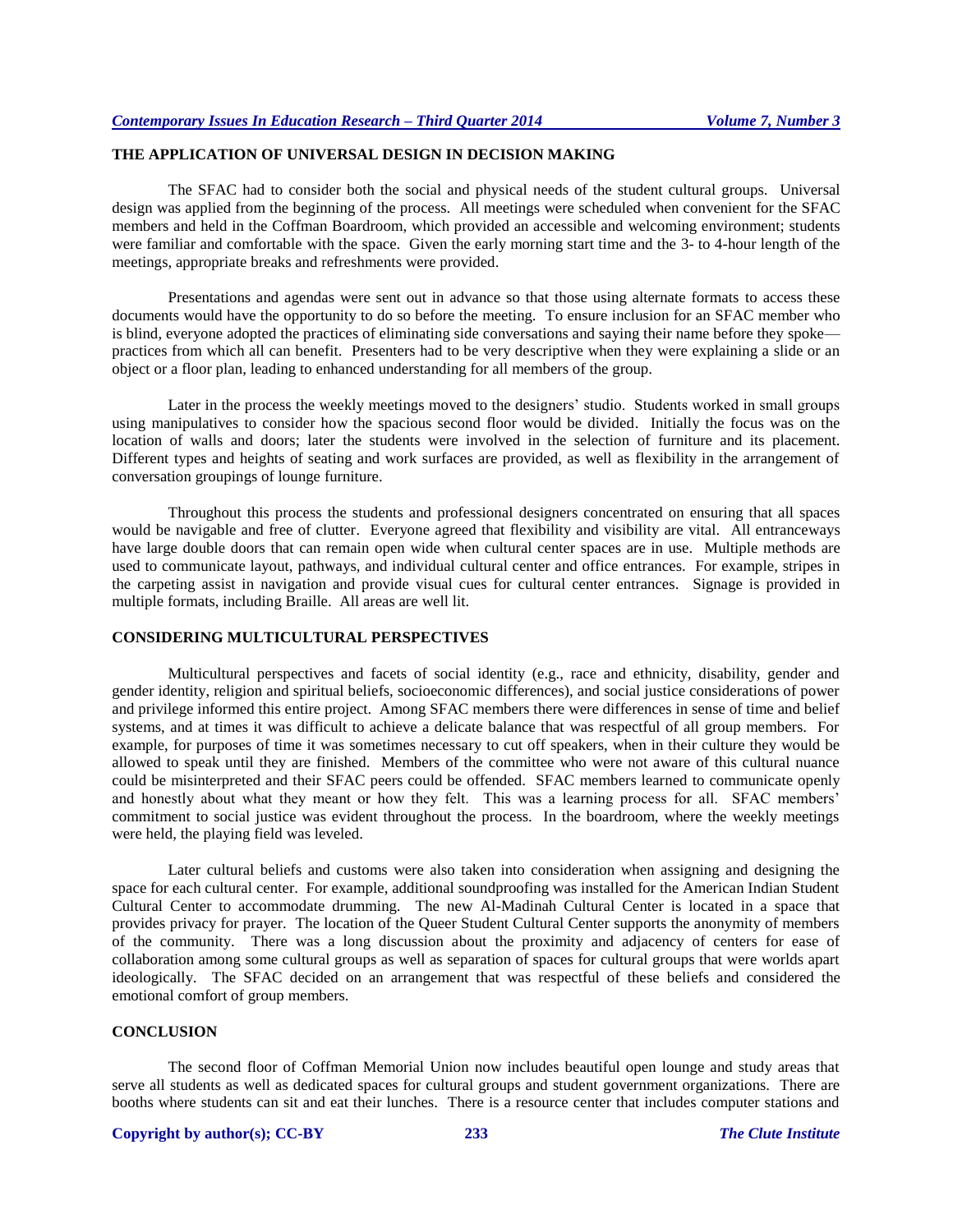provides equipment like a photocopier, paper cutter, and other tools available for use by all registered student organizations. There are also lockers available at three different height levels where students can store their belongings. There is no longer a sense that only a small minority benefits from the second floor space; everyone belongs. During the very first week after the opening of the redesigned space, it was clear that the students participating on the SFAC had been successful in meeting their design goals. The space was already heavily used by very diverse populations.

Only time will tell whether the inclusive new design of the second floor will remain functional for years to come. Efforts are already underway to evaluate the allocation of space and determine any adjustments that need to be made. The term used by the student members of the SFAC to describe their goals for the design was "everlasting." Although no space is going to last forever, it is hoped that the new design will remain flexible and allow for modifications that will not need to be precipitated by the threat of a lawsuit.

Achievement of the other goal of the project—the development of student leadership skills—may be less obvious to the casual observer and more difficult to measure. However, conversations with students involved in the SFAC illuminate their pride in taking on a daunting task, working through conflicts that at times were related to deeply entrenched attitudes and values, and collaborating in a planning process that was sensitive to the needs of diverse student groups. Students acknowledge their own development through this rich process, guided by SCM. It will be important for the Student Unions and Activities staff to engage in processes to formalize assessment of student growth to establish that the process can be as important as the outcome.

What is most noteworthy about the redesign of the second floor of Coffman Memorial Union is the nature of student involvement in the project. It would probably have been much easier and more time efficient for the SUA staff to steer the designers to produce several floor plan options and then put these choices to a vote by students, and perhaps also invite student feedback related to the selection of furniture types or makers. Students would have been given the illusion of participation in the redesign, but their involvement would have been superficial at best. Instead, the staff applied four theoretical approaches to guide a true participatory planning process that may have taken considerably more time, but was also likely to be far more productive in achieving goals and ensuring student satisfaction with the process and student use of the redesigned space. One purpose of this paper is to encourage other organizations to take a similar approach to engaging students in decision making regarding the spaces in which they learn.

## **AUTHOR INFORMATION**

**Anise Mazone McDowell** earned a bachelor's degree in psychology from the University of Minnesota and was part of the first cohort in its MA program in Multicultural College Teaching and Learning from the Department of Postsecondary Teaching and Learning. Currently she works as the student engagement coordinator at the University's Student Unions & Activities, where she co-advises the Second Floor Advisory Committee. This process and product won the University's 2013 Office for Equity & Diversity Unit Award. She has extensive experience working to increase the aspirations of underrepresented students to seek higher education and educating parents on how they can understand and navigate the educational system to support their students. She is a skilled social justice and multicultural educator.

**Jeanne L. Higbee** has worked in higher education since 1974. She was on the Union Board as an undergraduate at Iowa State University in 1971-1972, and later worked as a program advisor at the Wisconsin Union in 1977-1980. Currently she serves as Professor and Director of Graduate Studies in the Department of Postsecondary Teaching and Learning at the University of Minnesota, Twin Cities, where she served as Anise's MA adviser. She is a 2007 American College Personnel Association (ACPA) Diamond Honoree and the recipient of the ACPA Voice of Inclusion Medallion (2005) and Disability Ally Award (2008). In 2011 she received the University of Minnesota's Horace T. Morse-University of Minnesota Alumni Association Award for Outstanding Contributions to Undergraduate Education. In 2013 she received the University's Access Achievement Award. E-mail: higbe002@umn.edu (Corresponding author)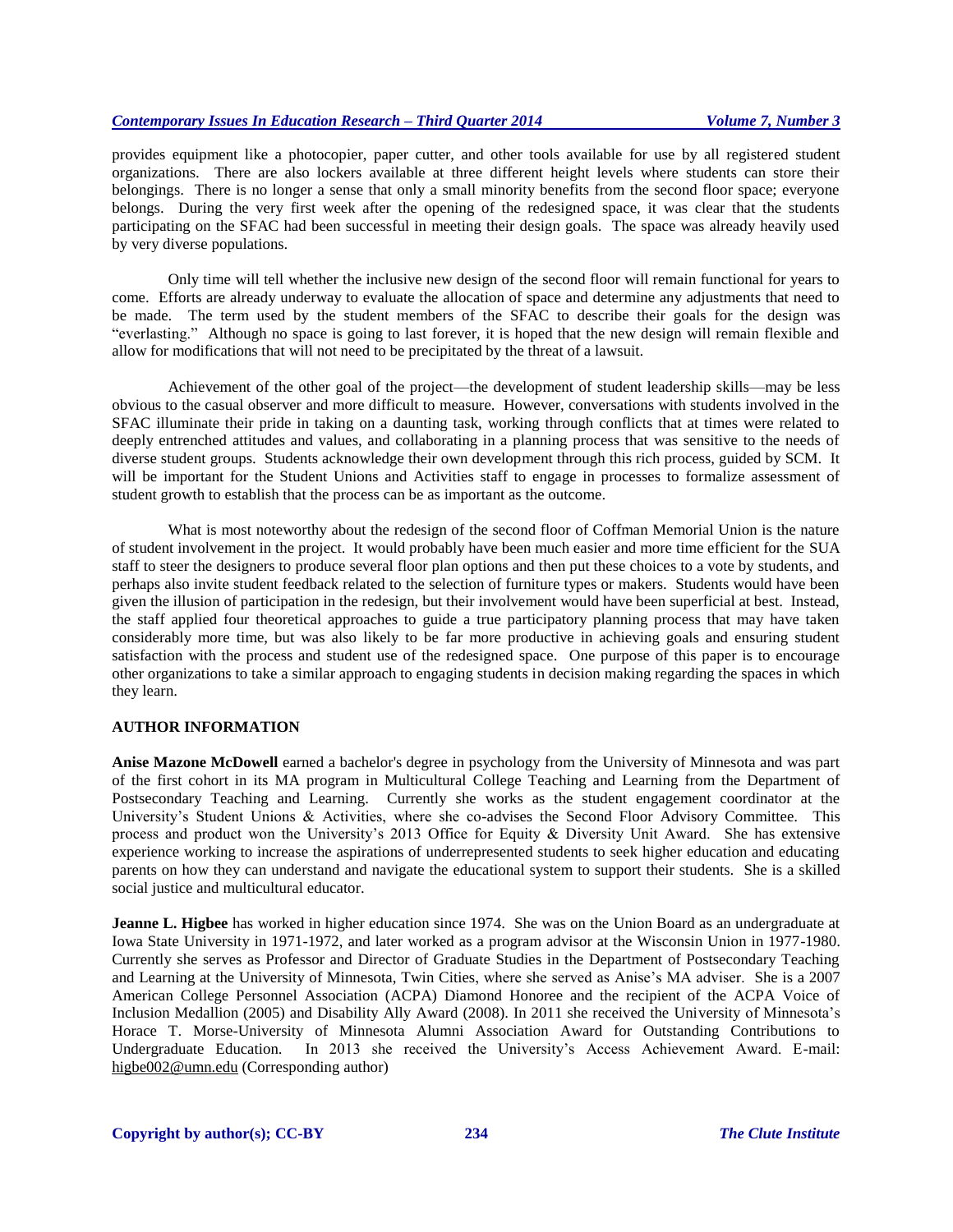# **REFERENCES**

- 1. Americans with Disabilities Act of 1990, 42 U.S.C.A. § 12101 *et seq*. Retrieved from http://www.ada.gov/pubs/ada.htm
- 2. Astin, A. W., & Astin, H. S. (2000). *Leadership reconsidered: Engaging higher education in social change.* Battle Creek, MI: W.K. Kellogg Foundation.
- 3. Astin, H. S., & Astin, A. W. (1996). *The social change model of leadership development guidebook. Version III.* Los Angeles, CA: Board of Regents of the Univeristy of California, Higher Education Research Institute. Retreived from http://www.heri.ucla.edu/PDFs/pubs/ASocialChangeModelofLeadership Development.pdf
- 4. Banning, J. H. (Ed.). (1978). *Campus ecology: A perspective for student affairs.* Washington, DC: National Association of Student Personnel Administrators.
- 5. Banning, J. H., & Kaiser, L. (1974). An ecological perspective and model for campus design. *Personnel and Guidance Journal, 52*, 370-375.
- 6. Buschlen, E., & Dvorak, R. (2011). The social change model as pedagogy: Examining undergraduate leadership growth. *Journal of Leadership Education, 10*(2), 38-56.
- 7. Butts, P. (1928). The University furnishes its "living room." *The Wisconsin Alumni Magazine, 29*(5), 162- 183. Retrieved from http://digicoll.library.wisc.edu/cgi-bin/UW/UW-idx?type=turn&entity= UW.v29i5.p0010&id=UW.v29i5&isize=text
- 8. Butts, P., et al. (Eds.). (2012). *The college union idea* (2<sup>nd</sup> ed.). Bloomington, IN: Association of College Unions International.
- 9. The Center for Universal Design. (1997). *The principles of universal design, Version 2.0.* Raleigh, NC: North Carolina State University. Retrieved from http://www.ncsu.edu/ncsu/design/cud/about\_ud/ udprinciple
- 10. Chickering, A. W. (1969). *Education and identity.* San Francisco, CA: Jossey-Bass.
- 11. Chickering, A. W., & Reisser, L. (1993). *Education and identity* (2<sup>nd</sup> ed.). San Francisco, CA: Jossey-Bass.
- 12. Dugan, J. P. (2006a). Explorations using the social change model: Leadership development among college men and women. *Journal of College Student Development, 47*(2), 217-225.
- 13. Dugan, J. P. (2006b). Involvement and leadership: A descriptive analysis of socially responsible leadership. *Journal of College Student Development, 47*(3), 335-343.
- 14. Dugan, J. P., & Komives, S. R. (2007). Developing leadership capacity in college students: Findings from a national study. *A Report from the Multi-Institutional Study of Leadership*. College Park, MD: National Clearinghouse for Leadership Programs.
- 15. Dugan, J. P., & Komives, S. R. (2010). Influences on college students'capacities for socially responsible leadership. *Journal of College Student Development, 51*(5), 525-549.
- 16. Evans, N. J., Forney, D. S., Guido, F. M., Patton, L. D., & Renn, K. A. (2010). *Student development in college: Theory, research, and practice* (2nd ed.). San Francisco, CA: Jossey-Bass.
- 17. Garmston, R. J., & Wellman, B. M. (2013). *The adaptive school: A sourcebook for developing collaborative groups* (2nd ed.). Lanham, MD: Rowman & Littlefield.
- 18. Higbee, J. L. (1981). *Student perceptions of their roles in the governance of college unions and the impact of participation on student development. (*Doctoral dissertation). University of Wisconsin-Madison.
- 19. Higbee, J. L., & Goff, E. (Eds.). (2008). *Pedagogy and student services for institutional transformation: Implementing universal design in higher education*. Minneapolis, MN: University of Minnesota, Center for Research on Developmental Education and Urban Literacy. Retrieved from http://www.cehd.umn.edu/passit/docs/PASS-IT-Book.pdf
- 20. Higbee, J. L., & Goff, E. (2013). Widening participation through integrated multicultural instructional design. In K. Bridges, J. Shaw, & I. Reid (Eds.), *Inclusive higher education: An international perspective on access and the challenge of student diversity* (pp. 41-55). Faringdon, Oxfordshire, UK: Libri.
- 21. Higbee, J. L., Goff, E., & Schultz, J. L. (2012). Promoting retention through the implementation of integrated multicultural instructional design. *Journal of College Student Retention, 14*(3), 291-310.
- 22. Higbee, J. L., Schultz, J. L., & Goff, E. (2010). The pedagogy of inclusion: Integrated multicultural instructional design. *Journal of College Reading and Learning, 41*(1), 49-66.